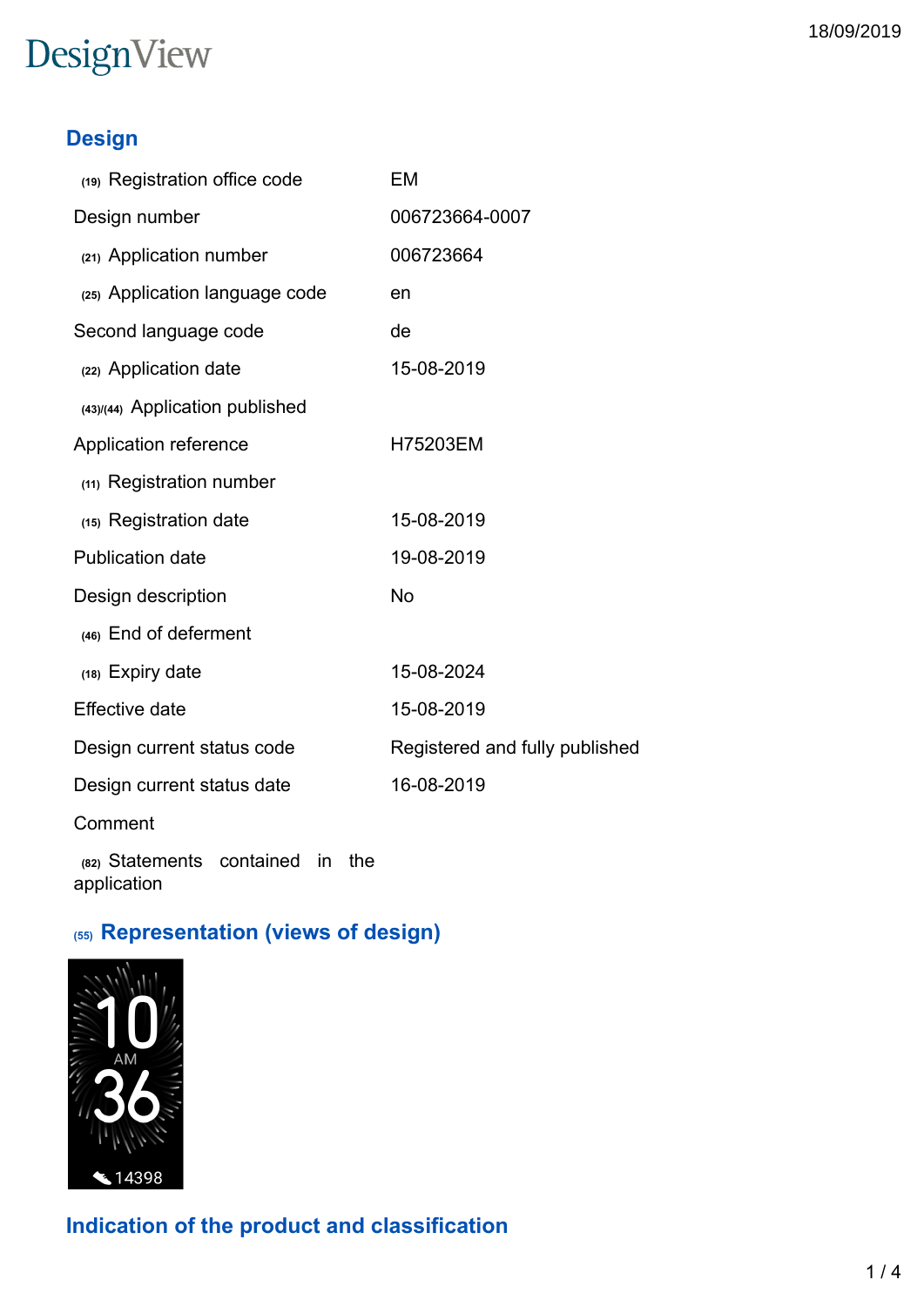#### 18/09/2019

# DesignView

| Language code  | (54) Indication product                                                      |  |  |
|----------------|------------------------------------------------------------------------------|--|--|
| bg             | Графични потребителски интерфейси (оформление на<br>компютърен екран)        |  |  |
| <b>CS</b>      | Grafická uživatelská rozhraní [počítačový software]                          |  |  |
| da             | Grafiske brugergrænseflader [computerskærmslayout]                           |  |  |
| de             | Bildschirmanzeigen                                                           |  |  |
| el             | Γραφικές διεπαφές χρήστη [διατάξεις οθονών υπολογιστών]                      |  |  |
| en             | Graphical user interfaces                                                    |  |  |
| es             | Interfaces gráficas de usuario (formato de pantalla de<br>ordenador]         |  |  |
| et             | Graafilised kasutajaliidesed                                                 |  |  |
| fi             | Graafiset käyttöliittymät [tietokoneen näytön ulkoasu]                       |  |  |
| f <sub>r</sub> | Interfaces utilisateurs graphiques [affichage sur écran]<br>d'ordinateur]    |  |  |
| hr             | Grafička korisnička sučelja /prikaz na računalnom zaslonu/                   |  |  |
| hu             | Grafikus felhasználói felületek [számítógépes képernyő<br>elrendezése]       |  |  |
| it             | Interfacce grafiche per utenti [visualizzazione di schermi di<br>computer]   |  |  |
| It             | Grafinės vartotojų sąsajos [kompiuterių ekranų išdėstymas]                   |  |  |
| <u>Iv</u>      | Grafiskās lietotāju saskarnes [izvietojums datora ekrānā]                    |  |  |
| mt             | Interfacci grafici tal-utenti [tqassim tal-iskrin tal-kompjuter]             |  |  |
| nl             | Grafische gebruikersinterfaces [computerscherm layout]                       |  |  |
| pl             | Graficzne interfejsy użytkownika [układ ekranu komputera]                    |  |  |
| pt             | Interfaces gráficas de utilizadores [layouts de monitores de<br>computador]  |  |  |
| ro             | Interfe#e grafice pentru utilizatori [configura#ii de ecrane de<br>computer] |  |  |
| sk             | Grafické užívateľské rozhrania [usporiadanie počítačovej<br>obrazovky]       |  |  |
| sl             | Grafični uporabniški vmesniki [razporeditve za računalniške]<br>zaslone]     |  |  |
| <b>SV</b>      | Grafiska användargränssnitt [datorskärmlayout]                               |  |  |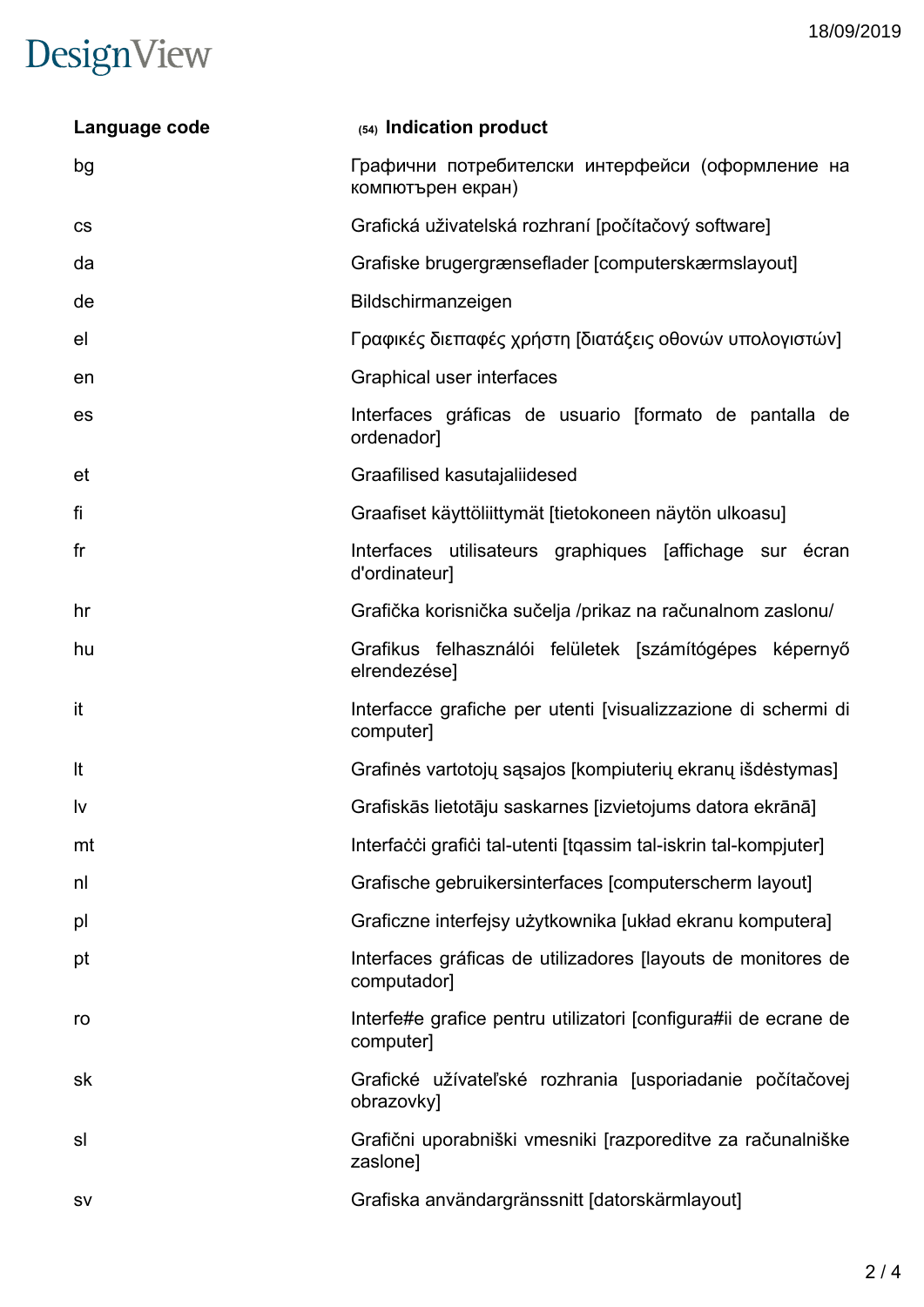## DesignView

| Language code                   | (54) Indication product                                                                                      |
|---------------------------------|--------------------------------------------------------------------------------------------------------------|
|                                 |                                                                                                              |
| (51) Locarno classification     | 14.04                                                                                                        |
| Verbal element text             | 14398                                                                                                        |
| (71)/(73)/(78) Owner            |                                                                                                              |
| <b>Applicant Identifier</b>     | 162603                                                                                                       |
| Organization name               | Huawei Technologies Co., Ltd.                                                                                |
| Applicant legal entity          | <b>Legal Entity</b>                                                                                          |
| Applicant nationality code      | <b>CN</b>                                                                                                    |
| Country code                    | <b>CN</b>                                                                                                    |
| <b>Street</b>                   | Administration Building Huawei Technologies Co., Ltd.<br>Bantian, Longgang District                          |
| City                            | Shenzhen, Guangdong                                                                                          |
| Postcode                        | 518129                                                                                                       |
| (74) Representative             |                                                                                                              |
| Representative identifier       | 15194                                                                                                        |
| Last name                       | <b>BOEHMERT</b><br>&<br><b>BOEHMERT</b><br>ANWALTSPARTNERSCHAFT<br><b>MBB</b><br>PATENTANWÄLTE RECHTSANWÄLTE |
| Representative nationality code | DE                                                                                                           |
| Country code                    | DE                                                                                                           |
| <b>Street</b>                   | Kurfürstendamm 185                                                                                           |
| City                            | <b>Berlin</b>                                                                                                |
| Postcode                        | 10707                                                                                                        |
| (72) Designer                   |                                                                                                              |
| Designer identifier             | Designer name                                                                                                |
| 209974                          | <b>Ting ZHANG</b>                                                                                            |
| 214307                          | Guosheng GU                                                                                                  |
| 214308                          | Yi HAN                                                                                                       |

**(750) Correspondence address**